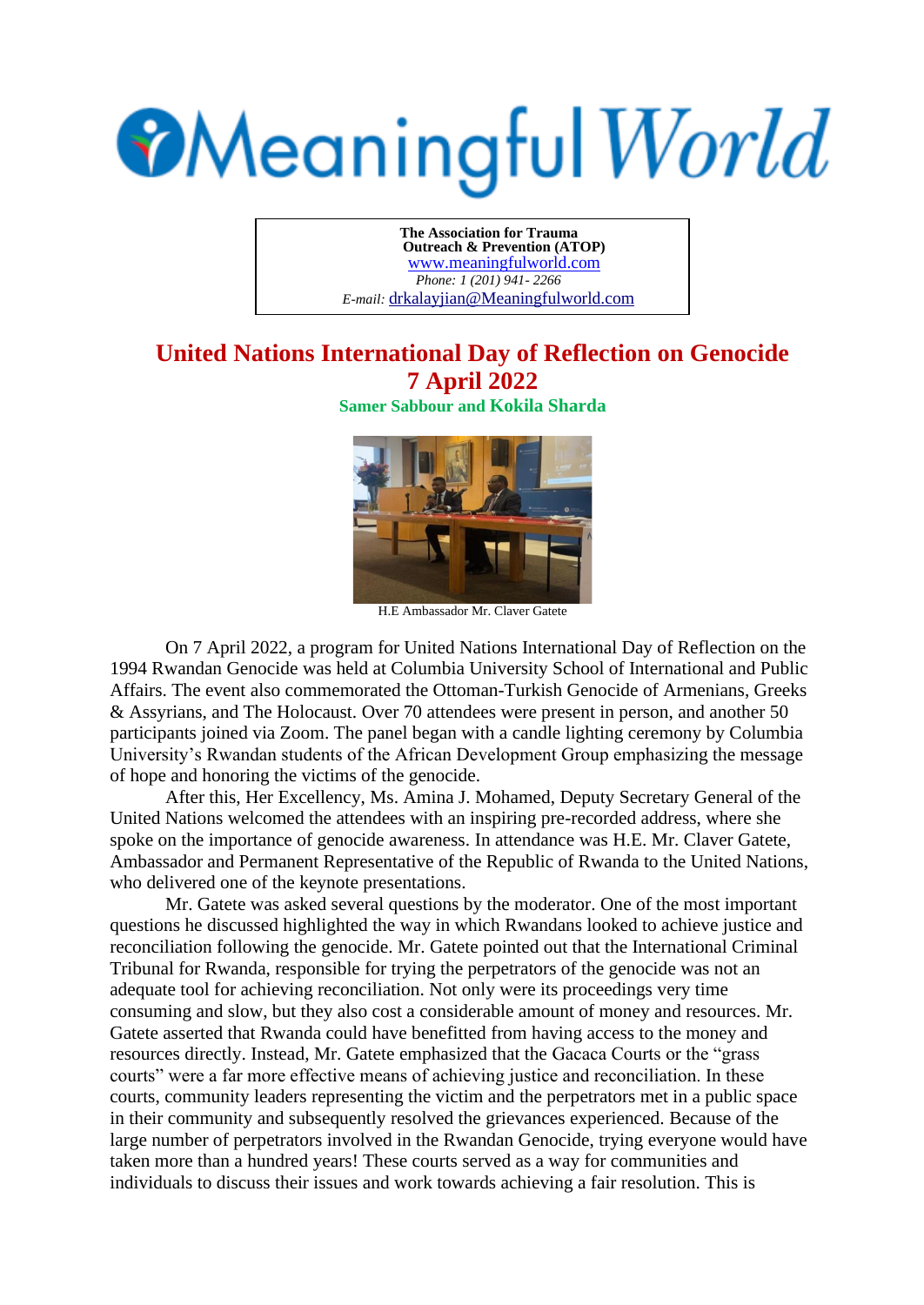particularly important because during the genocide, it was very common that neighbors and even family members would have killed one another thereby damaging relations in communities across the nation and traumatizing Rwandans across the country.

Another important point mentioned in the presentation was that of generational trauma. Following his discussion, Dr. Kalayjian asked Mr. Gatete what measures have been taken to address the psychological trauma caused by the Rwandan Genocide. Dr. Ani referenced the work Meaningfulworld had done in the immediate aftermath of the genocide in 1994 and noted the significant lack of mental health resources in the country during that time. Mr. Gatete gladly shared that there has been a significant increase in the number of mental health counselors in Rwanda since the genocide, and that overall, Rwanda has committed significant resources to UN Peacekeeping operations as a commitment to ensure that genocide never reoccurs in the country. Further, he emphasized the importance of education on combatting hate and ensuring that future generations remain informed about the horrors of the genocide. The Ambassador invited Meaningfulworld to return to Rwanda. Following the Q&A session, ATOP team members Samer Sabbour and Kokila Sharda presented Mr. Gatete with a gift, including Dr. Kalayjian's book *Forget Me Not*.



Moderator Saumya Kshtriya, Dr. Kalayjian, and Professor Nash- Marshall

Ms. Consolée Nishimwe, a survivor of the Genocide, shared her personal experiences suffered through the genocide. She recalled the tragic murders of her family members, her own brutal attacks and the trauma of having to constantly flee and hide in the rain and mud, after being turned away by people refusing to take her and her family to hid them in their homes. The first lesson she imparts to people is to break their silence and not be an upstander.



Candle lighting ceremony led by Columbia University's students

She stated that whenever she had come across individuals denying the severity or existence of the genocide, her wounds would re-open. It is thus important to combat misinformation and hate and ensure that future generations remain aware of the genocide in honor of those killed during those atrocities.

After Ms. Nishimwe's presentation, Dr. Kalayjian presented on the Ottoman-Turkish Genocide of Armenians. She gave an overview of a century of Genocides starting with slavery, indigenous people, the Genocide of Armenians, the Holocaust, Cambodian Genocide, Rwandan, Palestinian suffering, Genocide in Sudan, 9/11 terrorism, and the present violence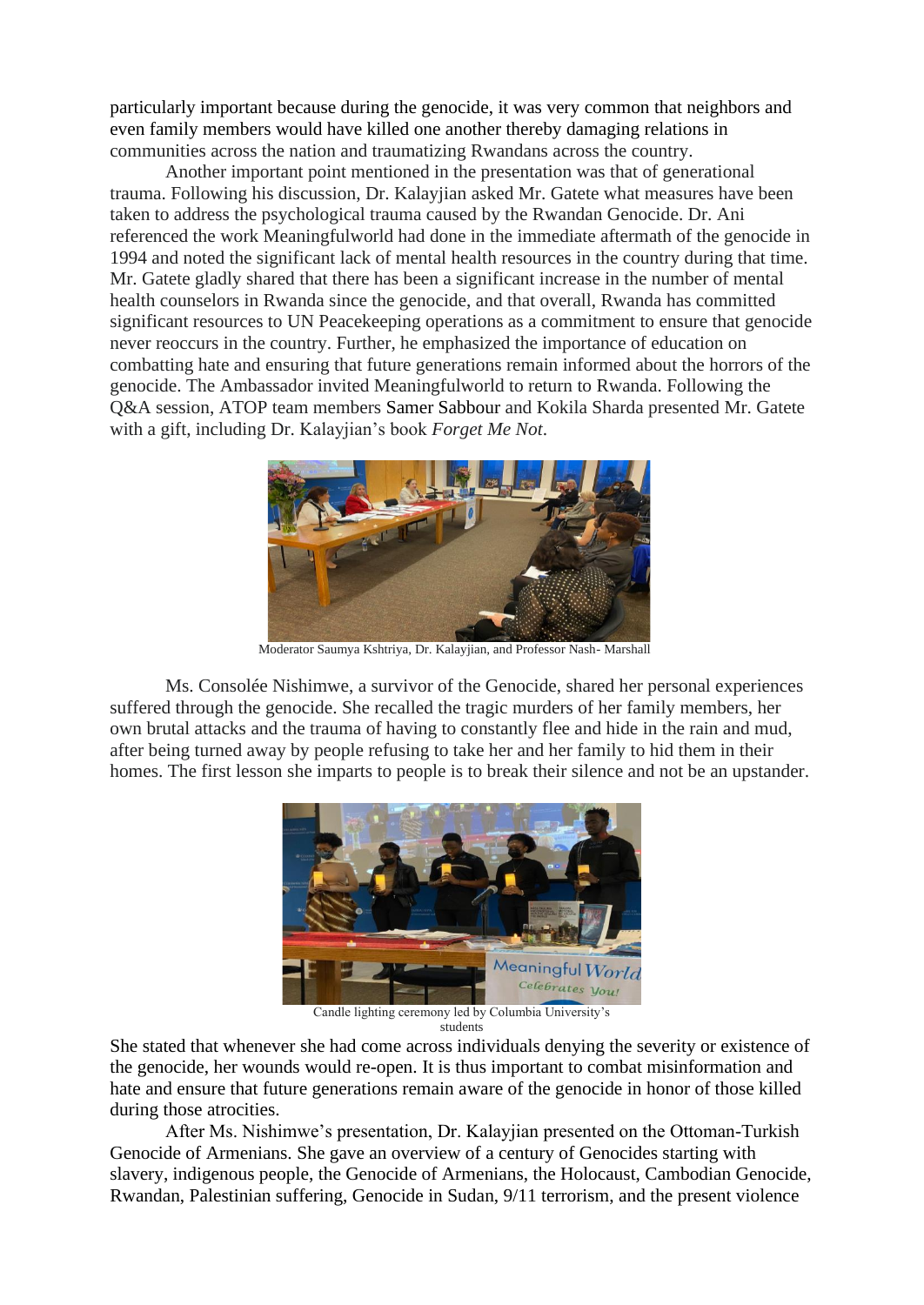

**ATOP Meaningfulworld Team members:** Saumya Kshtriya, Lorraine Simmons, Dr. Ani, Samer Sabbour, and Kokila Sharda

in Artsakh, Armenia, and Ukraine. She discussed the history of the Ottoman-Turkish Genocide and historical and present-day efforts of the Turkish government to deny the Genocide. In addition, she shed light on the ongoing bullying that takes place amongst nations, even at the United Nations. She shared that despite repeated threats to her life and intimidation by the Turkish government due to her efforts to shed light on the Ottoman-Turkish Genocide, Dr. Kalayjian still led a humanitarian mission to Turkey in 1999. The best way to combat hate is not with more hate, but with compassion and education. Handouts were distributed to the audience featuring information on the *7-Step Integrative Healing Model* and the work that ATOP has done around the world. Dr. Kalayjian concluded sharing multiple strategies that ATOP Meaningfulworld shares freely, such as weekly support groups, educational webinars, internships, fellowships, various workshops, and humanitarian missions.

ATOP panel member, Prof. Siobhan Nash-Marshall, professor at Manhatanville College and founder of a school in Artsakh, spoke briefly about the war in Nagorno-Karabakh and the toll it has taken on the local population. She delivered a monologue about the anxieties experienced by those in the city because of the attacks waged by Azerbaijan. Her monologue focused on the current threat under which Armenians live in the Caucasus, emphasizing the commonalities between the continuing Armenian Genocide – which is presently targeting the Artsakh Armenian population – and the Rwandan Genocide and indicating that "the Truth shall set us free." While she spoke, she focused her compassionate attention on Ms. Consolée Nishimwe to connect with her and give her support. Prof. Nash-Marshall urged the audience to pray and remain vocal about their opposition to violence and injustice globally and reminded everyone of the importance to keep striving for the legacy of past and future generations. Armenians in Artsakh have had no acknowledgment, have not been given reparations, nor enjoyed world acknowledgment that Holocaust survivors had.

The last panel discussed the Holocaust and featured presentations by Anna Ray-Jones, Bonnie Ray Glogover & Ms. Rhonda Fink-Whitman. All three panelists presented on their